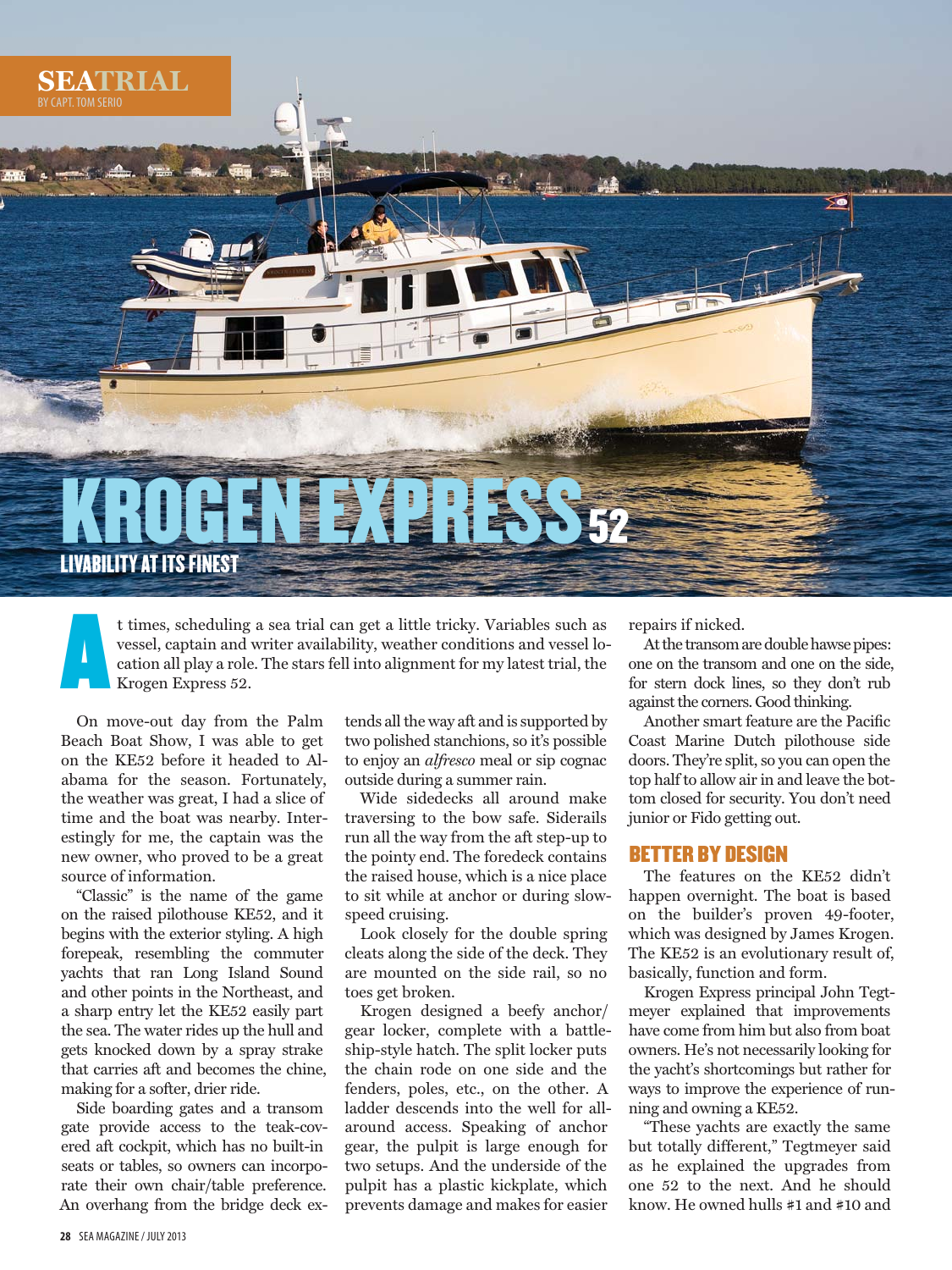

**Cherry wood and a cherry-and-holly sole give the Krogen Express 52 the charm and elegance that it's known for. The pilothouse (left) provides**  a terrific vantage point, while the main cabin **(below left) has an all-inclusive feel from the salon through the galley.**





has about 4,000 hours on board. It's apparent he knows his own product.

The flybridge, accessed via a staircase from the lower helm, offers unobstructed views. It's a simple layout, but then again, the KE52 is an uncomplicated yacht. The flybridge helm station is fully outfitted with a wide array of Raymarine electronics (as the owner desired), including dual HybridTouch radar/chart/sounder displays, a speed/depth log, an autopilot and a VHF radio. Completing the ensemble are Sidepower bow- and sternthruster joysticks, Yanmar engine displays, a Fusion stereo remote, Lenco trim tab controls and more. The captain sits on an adjustable Stidd helm chair, and a destroyer wheel wrapped in white leather will keep the captain's hands warmer on chilly mornings while complementing the layout.

 Guest seating is on an L-shaped settee that runs along the starboard side and across the aft, and behind that is an open deck suitable for a few lounge chairs or water toys. Our ride has a propane gas grill and a rail-mounted table. The previously mentioned deck overhang is great for dinghy storage and a handy Steelhead Marine

1,000-pound hydraulic crane.

 For low spans, the KE52's radar mast lowers electronically.

## INSIDE SCOOP

 Throughout the interior, cherry wood joinery and cherry-and-holly flooring exude the charm and elegance the KE52 is known for. The climatecontrolled pilothouse is trimmed in wood through and through, from the windshield mullions to the six-spoke steering wheel. The raised dash at the helm gives line-of-sight viewing for the displays, and the electronics in the console and the overhead liner are within easy reach. The result is a non -intrusive work area.

 Aft of the helm is a raised bench seat with a table that converts to a double berth. Chill here when plotting your next course or hanging out with the captain. Either way, it's a great vantage point.

 Down a few steps are the forward accommodations, which abide by Krogen's less-is-more philosophy. Instead of cramming sleeping room for six into the space, Krogen builds just two staterooms — both large and comfortable. The forward master has

as many drawers (I counted 14) and cabinets as a house. Storage is everywhere, including under the full-size island queen berth — no corners cut here. The richness of the wood is evident when the sun shines through the six portholes and hatches. And there's 7 feet, 4 inches of headroom!

The fine craftsmanship needs to be pointed out. Complex angles and cuts are necessary so the wood panels along the hull side fit perfectly with the steps to the berth. These cuts are so exact that the grain matches up. Lockers and cabinets don't have handles but rather have holes with curved wood inserts for easy pulling. Nice touch.

 An en suite private head has a sink, a toilet and a shower stall with a seat. A porthole provides ventilation.

 To starboard is a second stateroom that can be configured in a number of ways, even as an office. A second head is across the hall and includes a shower stall.

 It's funny, but on a 52-foot yacht, there are more getaway areas than usual. There's the flybridge, pilothouse, foredeck, staterooms, aft deck and, not to be forgotten, the salon. Inviting in its own right, it has places to